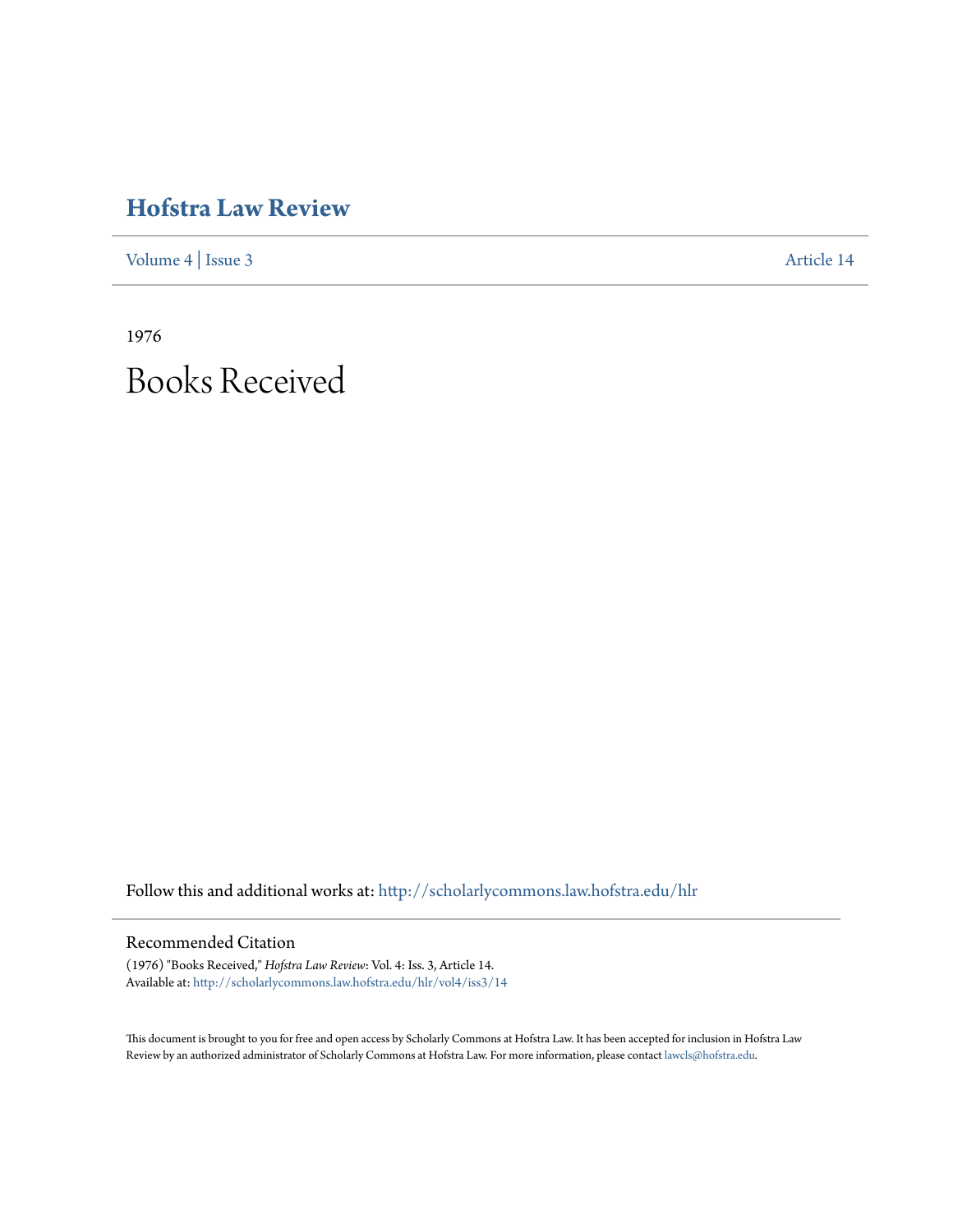### **BOOKS RECEIVED**

- **THE CONSCIENCE OF THE COURTS:** LAW **AND** MORALS **IN** AMERI-CAN **LIFE.** By *Graham Hughes.* Garden City: Anchor Press/ Doubleday, 1975. Pp. 324. \$8.95. One of the most controversial areas of criminal law is the role of legislatures and courts as mechanisms of prohibition against moral wrongs. Mr. Hughes examines the problems of criminal sanctions against prostitution, homosexuality, drug abuse, and civil disobedience. His analysis of recent case law dealing with pornography, abortion, and school financing suggests that the courts are not the proper forum to secure radical social reforms.
- CONTEMPORARY ISSUES **IN** CRIMINAL **JUSTICE: SOME** PROBLEMS **AND SUGGESTED** REFORMS. Edited by *Rudolph J. Gerber.* Port Washington, New York; Kennikat Press Corp., 1976. Pp. ix, 157. \$12.50. In this collection of articles on the inefficiencies of the administration of the criminal justice system and its ineffectiveness in deterring crime, nine recognized authorities from diverse fields of criminal law offer proposals for reform. Part one focuses on the legislative process and the regulation of sexual conduct, gambling, and obscenity. Part two is addressed to court administration including the jury system and state programs to compensate crime victims. Part three is a study of the problems of the corrections process. The final chapter is a summary of new areas of research in criminal justice.
- **THE ECONOMICS** OF **LEGAL** RELATIONSHIPS: READINGS **IN THE** THEORY OF PROPERTY RIGHTS. Edited by *Henry G. Manne.* St. Paul: West Publishing Co., 1975. Pp. xvi, 660. This book is a collection of 37 essays on the application of microeconomic theory to legal rules of liability. The recent shift in emphasis in economic studies from wealth maximization to efficiency and utility maximization has led to the examination of legal subjects previously thought to lie beyond the economist's interests, such as criminal law and domestic relations. The primary objective of the book is to introduce both lawyers and economists to basic literature on property rights and to demonstrate in economic terms behavioral responses of individuals to the legal system.
- **HANDLING** THE EMPLOYMENT DISCRIMINATION **CASE.** Edited by *Grace W. Holmes and Quenda B. Story.* Ann Arbor: The Institute of Continuing Legal Education, 1975. Pp. 285. This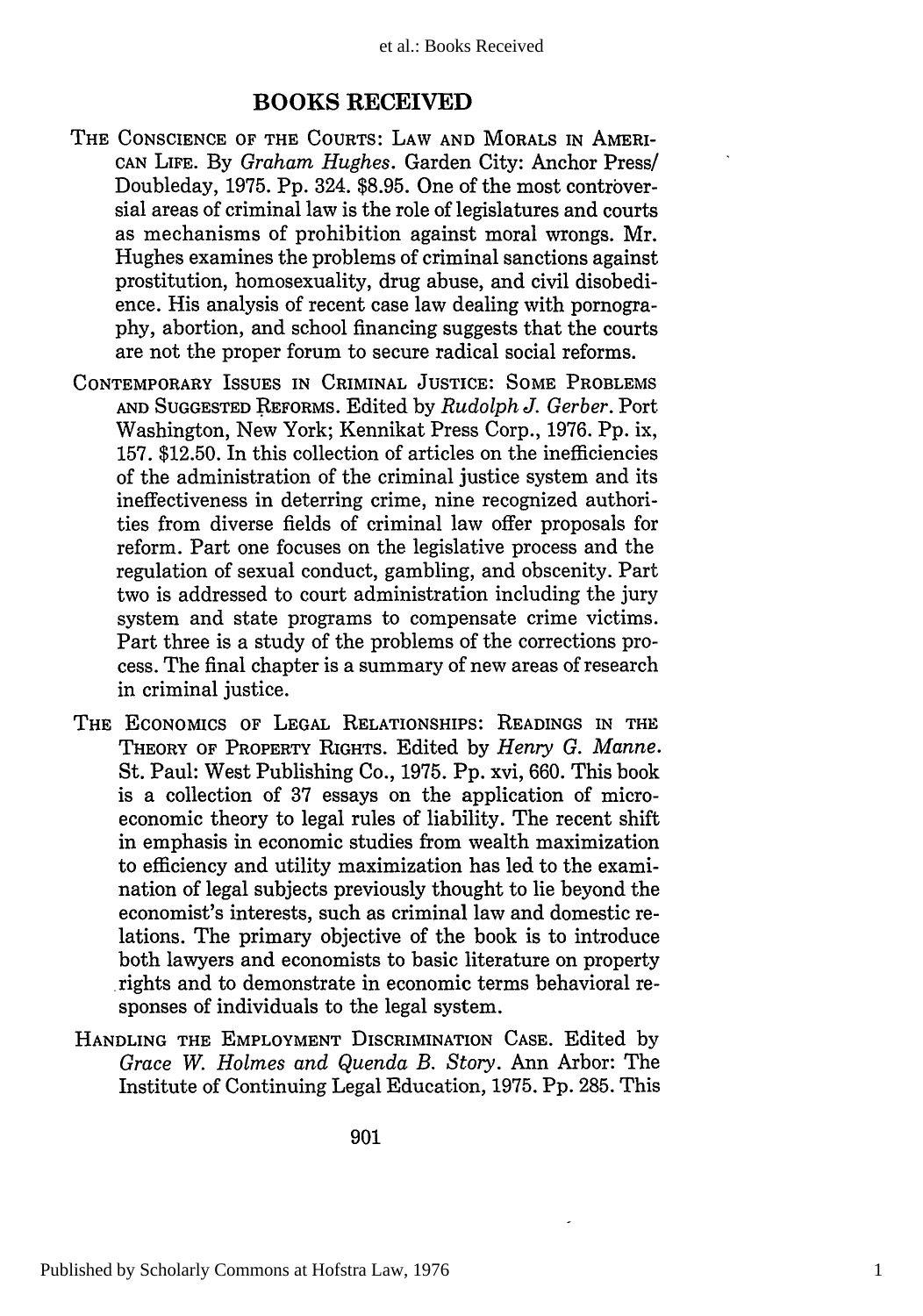is a useful reference manual for attorneys involved in employment discrimination cases. The issues discussed range from financing the lawsuit to the types of relief which are available. Most of the book is devoted to trial techniques including the formation of employment discrimination complaints and specialized methods of discovery.

- THE **KEY** TO **JUDICIAL** MERIT SELECTION: THE NOMINATING PROCESS. By *Allan Ashman and James J. Alfini with Jeffrey S. Lubbers and Vincent J. Connelley.* The American Judicature Society, 1974. Pp. 337. Allan Ashman and James J. Alfini, respectively the Director and Assistant Director of Research for the American Judicature Society, have made the first complete study of the "Missouri Plan" and judicial nominating commissions throughout the country. Their well-documented findings challenge much of the conventional wisdom of traditional judicial selection reformers. The first half of the book views the selection commissions as a group, while the second half is an in-depth treatment of the commissions operating in Birmingham, Alabama, New York City, Alaska, Colorado, and Kansas. Also included in a comprehensive appendix containing the sources that the authors used in making their study.
- LAW **AND** BUREAUCRACY: ADMINISTRATIVE DISCRETION **AND** THE LIMITS **OF LEGAL** ACTION. By *Jeffrey L. Jowell.* Port Washington, New York: Kennikat Press Corp., 1975. Pp. 214. \$15.00. The primary purpose of this study is to determine the extent to which bureaucracy can be controlled by legal techniques. The book begins with a consideration of the merits and defects of rulemaking and adjudication as devices to regulate the administrative decisionmaking process. The author then analyzes the operation of three agencies in Boston that serve a primarily poor urban clientele to determine where obstacles preventing access to the administrative process may lie. Mr. Jowell focuses on the problems of using legal criteria to determine the issue of need in welfare cases. The study concludes with suggestions about the roles of discretion and advocacy in public assistance agencies.
- LAW AND RESPONSIBILITY IN WARFARE: THE VIETNAM EXPER-**IENCE.** Edited by *Peter D. Trooboff.* Chapel Hill: The University of North Carolina Press, 1975. **Pp.** xiv, 280. This collection of articles by leading participants in the national debate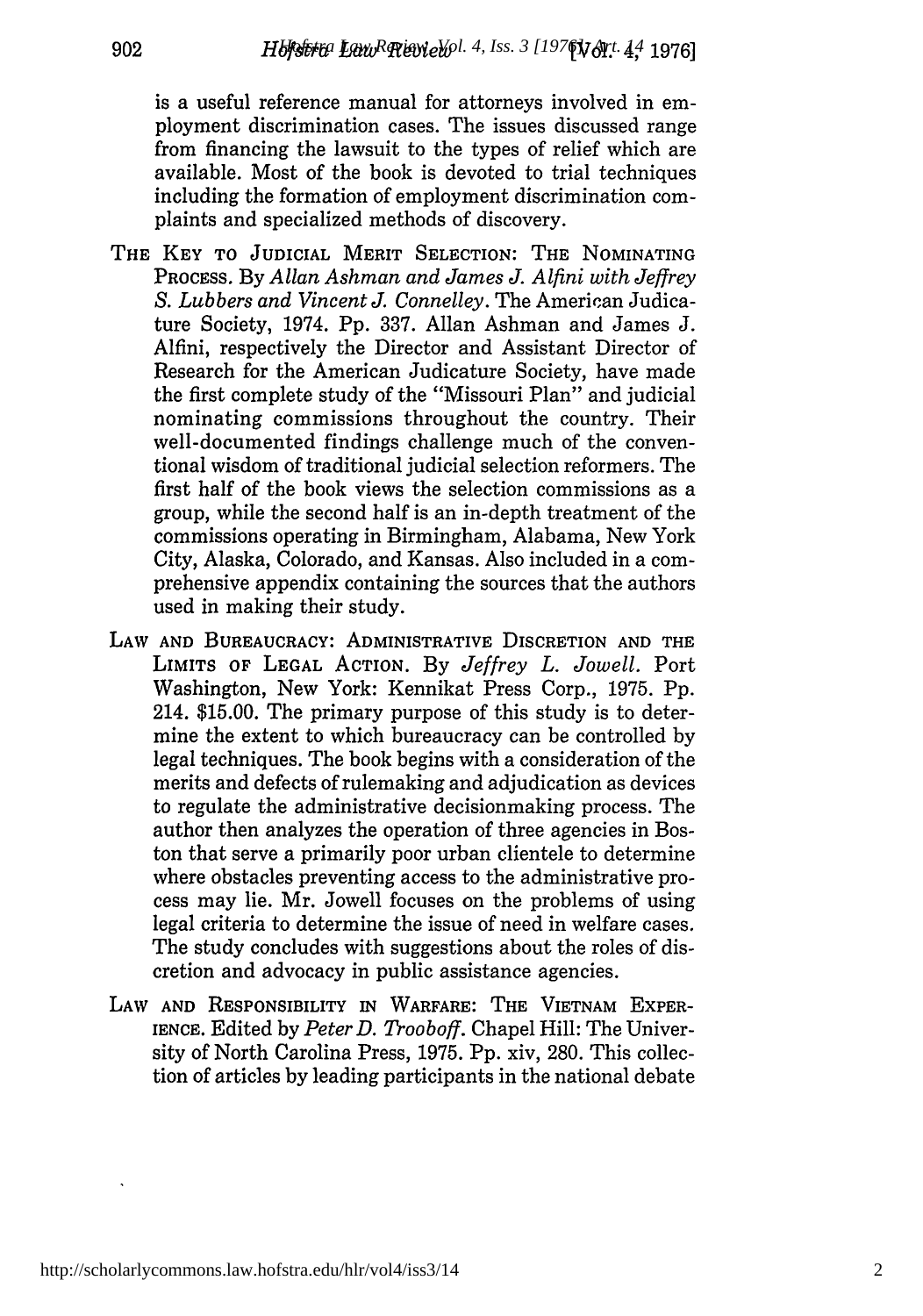about the United States involvement in the Vietnam War focuses on the legal implications of the tactics and weaponry employed by American forces against the insurgents. Part one of the book considers the legal issues involved in using high technology weapons for aerial bombardment, crop destruction, and search and destroy missions. Part two raises important questions about the legality of the use of napalm, herbicides, and antipersonnel weapons. Part three is an analysis of the individual responsibility of government and military leaders and the troops that took part in the Vietnam War.

- LAW **AND STATE: THE CASE OF** NORTHERN IRELAND. By *Kevin Boyle, Tom Hadden, and Paddy Hillyard.* Amherst: University of Massachusetts Press, 1975. Pp. ix, 194. In this study of the legal system of Northern Ireland during the past six years, the authors explore the relationship between the judiciary and the state in times of internal dissension. The work traces the legal responses to the civil rights movement of the 1960's, the consequent outbreak of guerrilla warfare, and the prevailing state of emergency. In addition, there is a thorough examination of the arrest and interrogation of terrorists and the operation of the criminal courts. The authors' research, gathered with the purpose of influencing the course of events in Northern Ireland, includes tables detailing varying treatments of Protestant and Roman Catholic defendants and surveys of the public's attitudes toward the legal system.
- THE **QUESTION** OF **GOVERNMENT: AN** INQUIRY **INTO** THE BREAK-DOWN OF MODERN POLITICAL SYSTEMS. By *David Fromkin.* New York: Charles Scribner's Sons, 1975. **Pp.** 228. \$8.95. Mr. Fromkin's book examines the inability of contemporary ruling systems to solve the problems of their societies. He commences his analysis with an assessment of government and a case study of the failure of past institutions, including the Roman Empire. The author concludes that governments must be structured in proportion to the loyalties of the communities that they serve. The concluding portion of the book is an examination of alternatives to modern government including the possibility of a world governing body.
- THE ROLE OF **JUDICIAL** DECISION **AND** DOCTRINE IN CivuL LAW **AND** MIXED **JURISDICTIONS.** Edited by *Joseph Dainbow.* Baton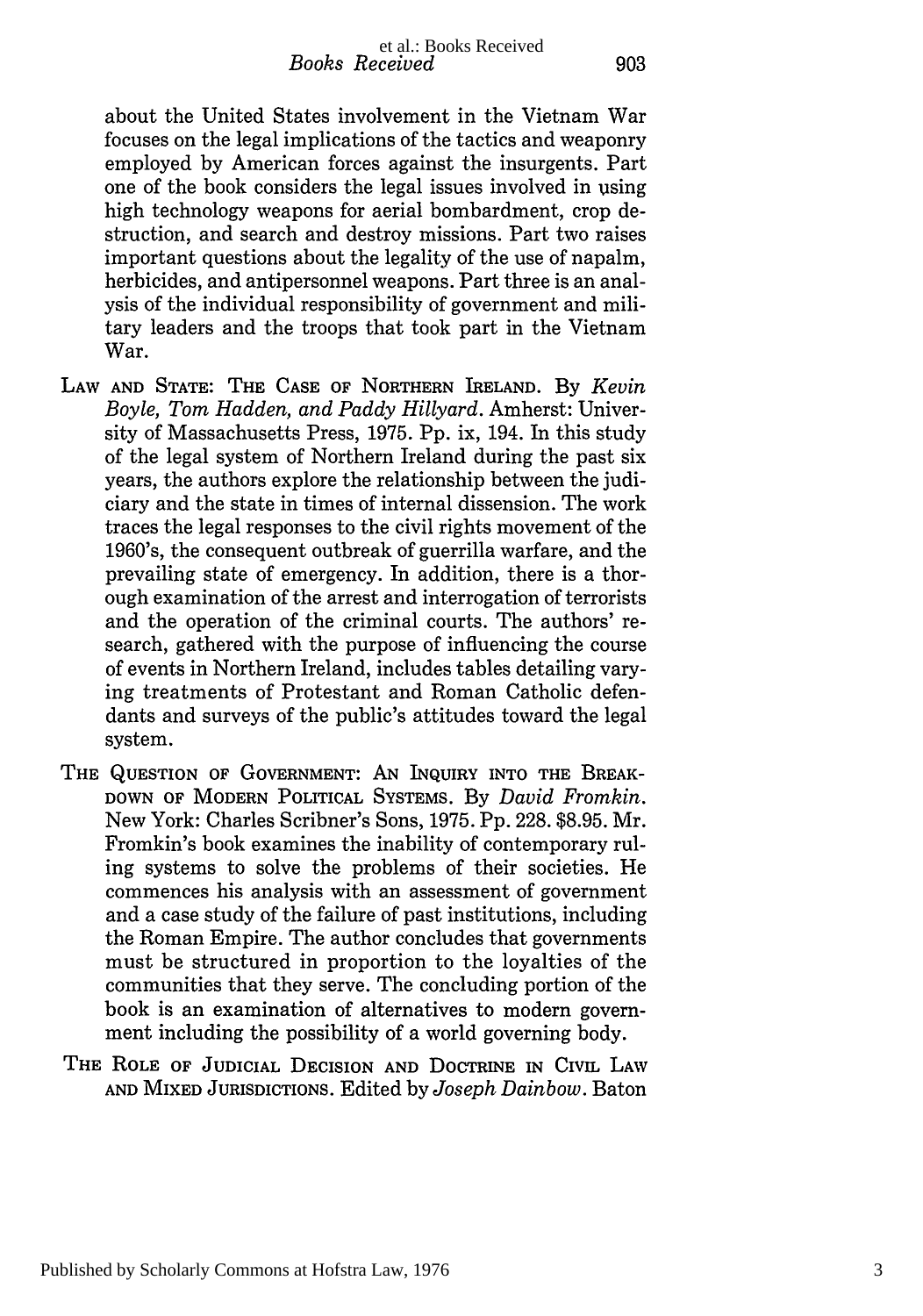Rouge: Louisiana State University Press, 1974. Pp. xvii, 350. \$16.00. This book is a collection of articles by prominent legal scholars on the increasing importance of jurisprudence in civil law jurisdictions. Special attention is given to the legal systems of Quebec, France, Scotland, South Africa, Israel, Mexico, and Louisiana. The editor includes a bibliography of additional source material which makes this volume a useful work for reference and research.

904

- SIMPLIFY **LEGAL** WRITING. Second Edition. By *Elliot L. Biskind.* New York: Arco Publishing Co., Inc., 1975. Pp. 177. \$8.95. This is a useful guidebook for the attorney who wishes to avoid the pitfalls of ambiguous words and awkward style. The author analyzes common drafting errors found in statutes, briefs, and legal documents. Included are chapters on special techniques to prepare wills, contracts, and real property instruments.
- **STATE TRIAL COURTS AS BUREAUCRACIES:** A **STUDY** IN **JUDICIAL MANAGEMENT.** By *James A. Gazell.* Port Washington, New York: Kennikat Press Corp., 1975. Pp. 168. \$12.50. In this thoroughly documented analysis of the inefficiencies of the present state trial court system, the author makes specific proposals for change including the consolidation of courts of overlapping jurisdiction. Mr. Gazell states that the problems facing judicial organizations are similar to those facing large public and corporate entities, such as specialization, delegation, unity of command, staff functions, personnel selection, and human relations. The author foresees increased use of computer technology and systems analysis to improve judicial management.
- THE TRIAL OF BEYERS NAUDE: CHRISTIAN WITNESS AND THE RULE **OF** LAW. Edited by *The International Commission of Jurists, Geneva.* London: Search Press, 1975. Pp. 188. This account of the trial of the Reverend Dr. C. F. Beyers Naud6 in South Africa is an exposition of the inhumanity of apartheid. Naude believed that no one should be excluded from a church on the basis of race and that each individual has the right to own land and participate in government. This book demonstrates how a modem judiciary is able to co-exist with a system which permits detention without trial and secret inquisitions. The detailed record of the trial and appeal is a fascinating study of nonviolent resistance to oppression in South Africa.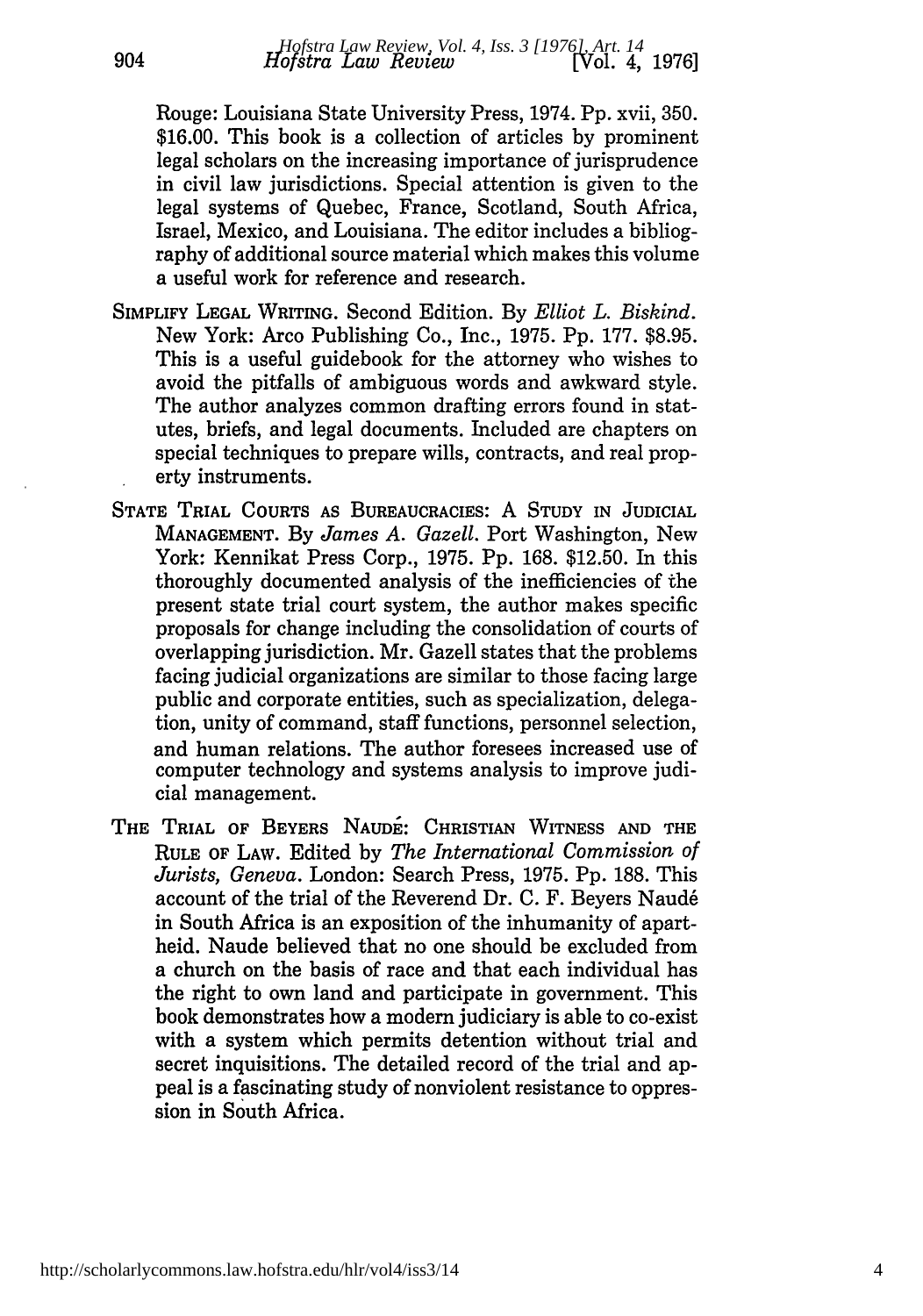UNEQUAL **JUSTICE:** LAWYERS **AND SOCIAL** CHANGE IN MODERN AMERICA. By *Jerald S. Auerbach.* New York: Oxford University Press, 1976. Pp. xiii, **395.** In this historical analysis of the growth of elitism in the legal profession, the author demonstrates the central role that many lawyers have played in perpetuating social injustices ranging from denial of adequate legal services for the poor to religious discrimination and racism. Mr. Auerbach's study focuses on the influential corporate lawyers as guardians of professional interests and their use of the American Bar Association to protect their political and economic goals. The author charges that the history of the legal profession is replete with bigotry and injustice with the result that many of the character committees which are used to screen prospective attorneys have disqualified people on the basis of ethnic undesirability. After arguing that the American Bar Association is not the proper body to promulgate a Code of Professional Responsibility in light of its history as a lobbyist for an elitist group, he discusses the possibility of public regulation of the conduct of attorneys.

#### **PAPERBACKS**

- COMMUNITY ORIENTED CORRECTIONAL PROGRAMS: PARTIAL **CONFINEMENT AND** TEMPORARY **RELEASE** IN **NEW** YORK **STATE.** By *The Committee on Youth and Correction.* New York: The Community Service Society, 1975. Pp. xvi, 93.
- **FACULTY GRIEVANCE** ARBITRATION IN HIGHER **EDUCATION:** LIVING WITH COLLECTIVE BARGAINING. By *June Weisberger.* Ithaca: Institute of Public Employment, New York State School of Industrial and Labor Relations, Cornell University, 1976. Pp. 44. \$2.25.
- GROUP **LEGAL SERVICES.** By *Susan T. McKenzie.* Ithaca: New York State School of Industrial and Labor Relations, 1975. Pp. 68. \$3.00.
- **STATEMENT FOR STATE** OF **NEW** YORK DIVISION OF CRIMINAL **JUSTICE SERVICES:** A **HEARING ON** IMPLEMENTATION **IN NEW** YORK **STATE** OF THE **JUVENILE JUSTICE AND DELINQUENCY** PRE-VENTION **ACT** OF 1974. New York: Community Service Society, 1975. Pp. 9.